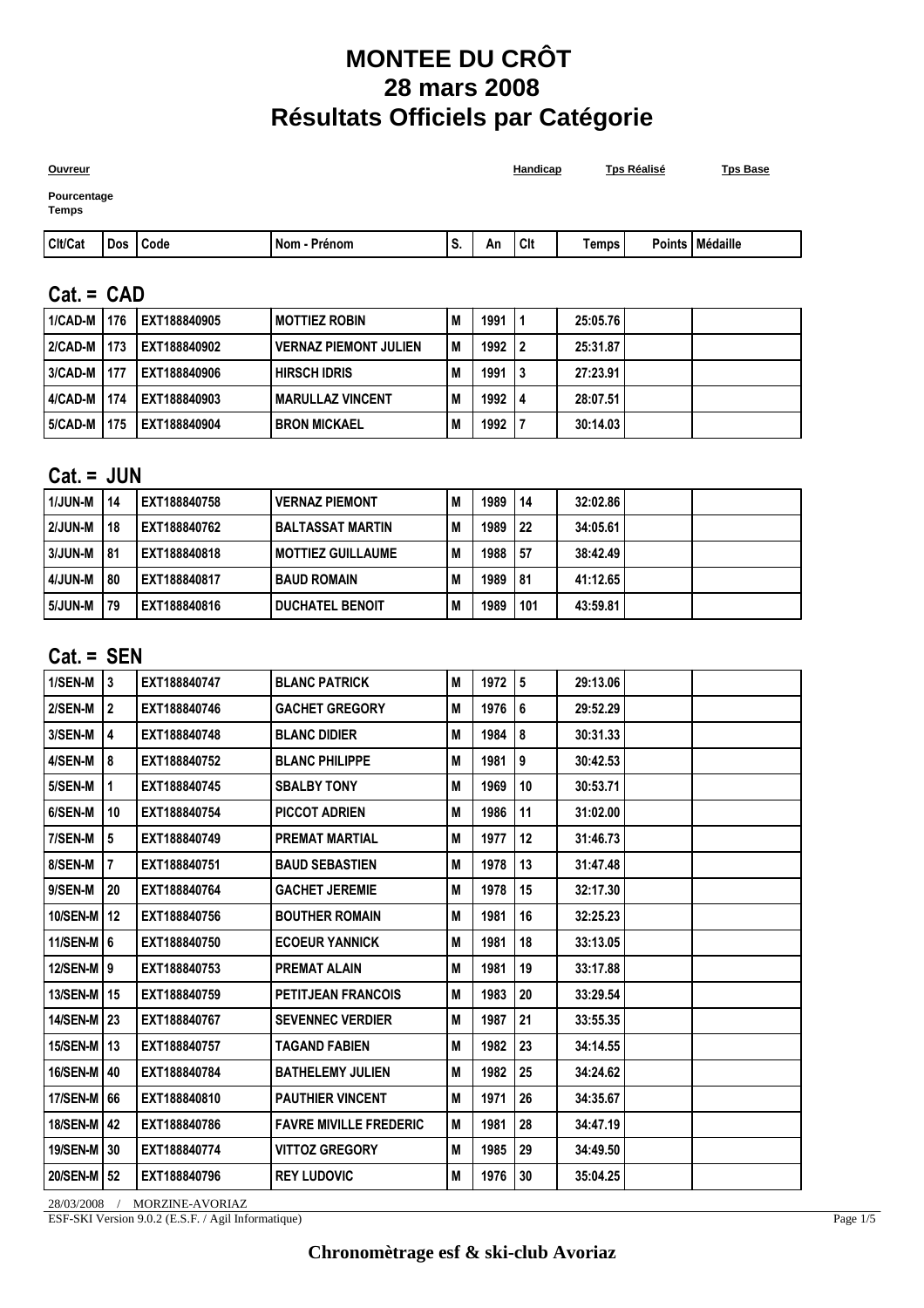| Clt/Cat         | <b>Dos</b> | Code            | Nom - Prénom                 | S. | An      | Clt | Temps    | Points   Médaille |
|-----------------|------------|-----------------|------------------------------|----|---------|-----|----------|-------------------|
| 21/SEN-M        | 28         | EXT188840772    | <b>CART JULIEN</b>           | M  | 1986    | 31  | 35:13.38 |                   |
| 22/SEN-M   16   |            | EXT188840760    | <b>PREMAT JEAN FRANCOIS</b>  | M  | 1975    | 32  | 35:14.36 |                   |
| 23/SEN-M 29     |            | EXT188840773    | <b>BOSSON BENOIT</b>         | M  | 1986    | 34  | 35:26.02 |                   |
| 24/SEN-M 34     |            | EXT188840778    | <b>PISSARD MAILLET YOANN</b> | M  | 1984    | 35  | 35:28.44 |                   |
| 25/SEN-M   41   |            | EXT188840785    | <b>BALTASSAT YVAN</b>        | M  | 1982    | 36  | 35:39.47 |                   |
| 26/SEN-M   71   |            | EXT188840814    | <b>BURNET STEPHANE</b>       | M  | 1970    | 39  | 35:50.04 |                   |
| 27/SEN-M   48   |            | EXT188840792    | <b>BOUVIER JEAN PHILIPPE</b> | M  | 1979    | 40  | 35:51.23 |                   |
| 28/SEN-M   21   |            | EXT188840765    | <b>MAYOL BERTRAND</b>        | M  | 1974    | 41  | 36:00.87 |                   |
| 29/SEN-M 53     |            | EXT188840797    | PEILLEX FREDERIC             | M  | 1976    | 43  | 36:28.50 |                   |
| 30/SEN-M 69     |            | EXT188840812    | <b>FAVRE JEAN PAUL</b>       | M  | 1970    | 45  | 36:39.85 |                   |
| 31/SEN-M 35     |            | EXT188840779    | <b>SACHE FLORIAN</b>         | M  | 1983    | 47  | 36:44.77 |                   |
| 32/SEN-M 36     |            | EXT188840780    | <b>DUCRET SYLVAIN</b>        | M  | 1983    | 49  | 36:55.37 |                   |
| 33/SEN-M   45   |            | EXT188840789    | <b>TRESIDDER ESMOND</b>      | M  | 1979    | 52  | 38:01.81 |                   |
| 34/SEN-M 60     |            | EXT188840804    | <b>MICHEL MANUEL</b>         | M  | 1974    | 54  | 38:04.68 |                   |
| 35/SEN-M 39     |            | EXT188840783    | <b>BAUD MARTIAL</b>          | M  | 1982    | 58  | 38:43.44 |                   |
| 36/SEN-M   72   |            | EXT188840815    | <b>GARREAU STEPHANE</b>      | M  | 1969    | 64  | 39:25.43 |                   |
| 37/SEN-M   43   |            | EXT188840787    | <b>BOUCHER ALEXANDRE</b>     | M  | 1981    | 65  | 39:27.71 |                   |
| 38/SEN-M 55     |            | EXT188840799    | <b>BLANC DEPOTEX RAPHAEL</b> | M  | 1976    | 66  | 39:42.59 |                   |
| 39/SEN-M 27     |            | EXT188840771    | <b>GAYDON THIBAULT</b>       | M  | 1986    | 69  | 39:49.30 |                   |
| 40/SEN-M   49   |            | EXT188840793    | <b>BOSSON JEAN LOUIS</b>     | M  | 1979    | 70  | 39:52.63 |                   |
| 41/SEN-M   44   |            | EXT188840788    | <b>GRENAT RAPHAEL</b>        | M  | 1980    | 72  | 40:31.12 |                   |
| 42/SEN-M   59   |            | EXT188840803    | <b>CARNIATO LORENZO</b>      | M  | 1975    | 74  | 40:40.03 |                   |
| 43/SEN-M 61     |            | EXT188840805    | <b>MICHAUD OLIVIER</b>       | M  | 1973    | 75  | 40:43.32 |                   |
| 44/SEN-M   64   |            | EXT188840808    | <b>TETAZ JOEL</b>            | M  | 1972    | 77  | 40:49.53 |                   |
| 45/SEN-M   63   |            | EXT188840807    | <b>FOLLIET STEPHANE</b>      | M  | 1973    | 78  | 41:06.61 |                   |
| 46/SEN-M   50   |            | EXT188840794    | <b>MASSON GAETAN</b>         | M  | 1978 79 |     | 41:08.37 |                   |
| 47/SEN-M 47     |            | EXT188840791    | <b>BRUNET ERIC</b>           | M  | 1979    | 84  | 41:44.18 |                   |
| 48/SEN-M 51     |            | EXT188840795    | <b>COURRIER FABIEN</b>       | M  | 1978    | 88  | 42:27.47 |                   |
| 49/SEN-M   62   |            | EXT188840806    | <b>GAILLARD FABRICE</b>      | M  | 1973    | 91  | 43:14.50 |                   |
| 50/SEN-M 65     |            | EXT188840809    | VULLIEZ ALAIN                | M  | 1971    | 96  | 43:41.71 |                   |
| 51/SEN-M   37   |            | EXT188840781    | <b>BAUD JEAN CHARLES</b>     | M  | 1983    | 97  | 43:41.84 |                   |
| 52/SEN-M 46     |            | EXT188840790    | <b>RICHARD FABRICE</b>       | M  | 1979    | 98  | 43:54.79 |                   |
| 53/SEN-M 54     |            | EXT188840798    | <b>LEGAUT TANGUY</b>         | M  | 1976    | 109 | 44:47.00 |                   |
| 54/SEN-M   70   |            | EXT188840813    | <b>EKUOY REMI</b>            | M  | 1970    | 115 | 45:29.19 |                   |
| 55/SEN-M 67     |            | EXT188840811    | <b>GROMAIRE STEPHANE</b>     | M  | 1971    | 127 | 48:28.94 |                   |
| 56/SEN-M   26   |            | EXT188840770    | <b>BAUD PERRIN PIERRE</b>    | M  | 1987    | 128 | 48:36.56 |                   |
| 57/SEN-M 33     |            | EXT188840777    | <b>FAVRE MIVILLE MICHAEL</b> | M  | 1984    | 131 | 49:06.71 |                   |
| <b>58/SEN-M</b> | 38         | EXT188840782    | <b>VAUDAUX SEBASTIEN</b>     | M  | 1982    | 133 | 50:18.09 |                   |
| 59/SEN-M   24   |            | EXT188840768    | <b>GAYDON LUDOVIC</b>        | M  | 1987    | 139 | 51:26.97 |                   |
| 60/SEN-M 25     |            | EXT188840769    | <b>BRAIZE ROMAIN</b>         | M  | 1987    | 140 | 52:03.95 |                   |
| 61/SEN-M 31     |            | EXT188840775    | <b>POUPPEVILLE ALEXIS</b>    | M  | 1985    | 145 | 53:27.67 |                   |
| 62/SEN-M 56     |            | EXT188840800    | <b>ROZENTHAL MAURICE</b>     | M  | 1975    | 147 | 53:53.03 |                   |
| 63/SEN-M 58     |            | EXT188840802    | <b>GALLOT JEROME</b>         | M  | 1975    | 150 | 55:44.62 |                   |
| 28/03/2008      |            | MORZINE-AVORIAZ |                              |    |         |     |          |                   |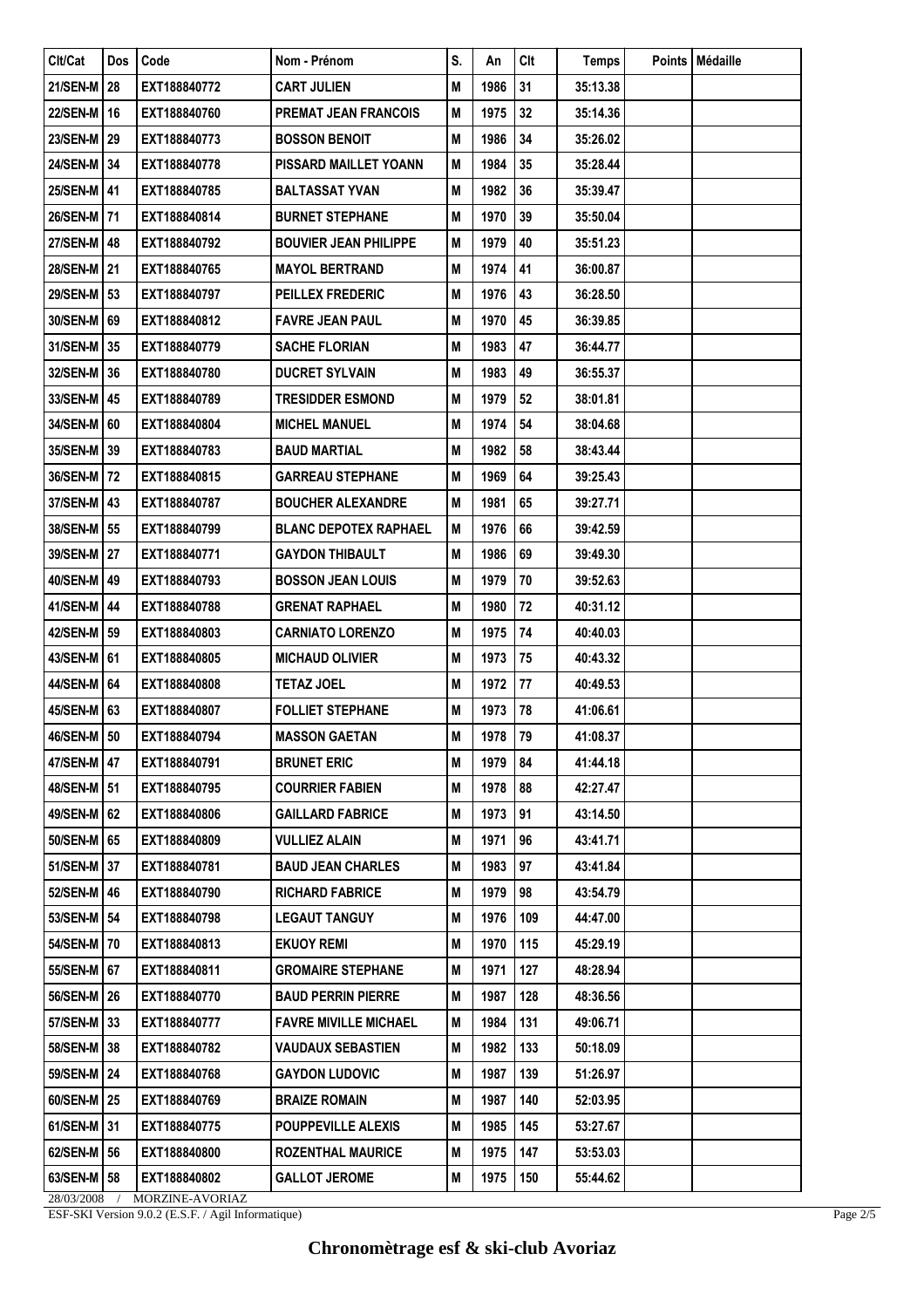| Cit/Cat       | Dos | Code         | Nom - Prénom         | S   | Αn   | Clt | <b>Temps</b> | Points | <b>I</b> Médaille |
|---------------|-----|--------------|----------------------|-----|------|-----|--------------|--------|-------------------|
| 64/SEN-M   57 |     | EXT188840801 | I ROZENTHAL FRANCOIS | l M | 1975 | 156 | 59:36.38     |        |                   |
| l/SEN-M       | 32  | EXT188840776 | <b>BOUVET YANN</b>   | l M | 1985 |     | Abs          |        |                   |

## **Cat. = VH1**

| 1/VH1-M        | 11  | EXT188840755    | <b>GAYDON ANTOINE</b>       | M | 1965      | 17  | 32:34.04 |  |
|----------------|-----|-----------------|-----------------------------|---|-----------|-----|----------|--|
| 2/VH1-M        | 17  | EXT188840761    | <b>MOTTIEZ JEAN CLAUDE</b>  | M | 1960      | 24  | 34:22.01 |  |
| 3/VH1-M        | 19  | EXT188840763    | <b>FAVRE ANDRE</b>          | M | 1964      | 27  | 34:44.33 |  |
| 4/VH1-M        | 183 | <b>EXT</b>      | <b>RASSAT PATRICK</b>       | M | 1961      | 33  | 35:19.98 |  |
| 5/VH1-M        | 89  | EXT188840825    | <b>LACHENAL PHILIPPE</b>    | M | 1967      | 37  | 35:40.74 |  |
| 6/VH1-M        | 97  | EXT188840833    | <b>RULLAND GILLES</b>       | M | 1966      | 42  | 36:23.03 |  |
| 7/VH1-M        | 179 | EXT188840936    | <b>CHEVALLAY GILLES</b>     | M | 1962      | 44  | 36:38.39 |  |
| 8/VH1-M        | 92  | EXT188840828    | <b>GAYDON ALEX</b>          | M | 1967      | 46  | 36:44.02 |  |
| 9/VH1-M        | 106 | EXT188840842    | <b>PERREARD XAVIER</b>      | M | 1965      | 48  | 36:46.27 |  |
| 10/VH1-M   118 |     | EXT188840854    | <b>DOULAT CHRISTOPHE</b>    | M | 1963      | 50  | 37:01.20 |  |
| 11/VH1-M 117   |     | EXT188840853    | <b>TAVERNIER CLAUDE</b>     | M | 1963      | 51  | 37:39.84 |  |
| 12/VH1-M   114 |     | EXT188840850    | <b>BORCARD IVAN</b>         | M | 1964      | 53  | 38:04.05 |  |
| 13/VH1-M   108 |     | EXT188840844    | <b>BUET NICOLAS</b>         | M | 1965      | 55  | 38:17.71 |  |
| 14/VH1-M 96    |     | EXT188840832    | <b>SERAMOUR REMY</b>        | M | 1966      | 56  | 38:38.73 |  |
| 15/VH1-M 86    |     | EXT188840822    | <b>RICHARD FRANCK</b>       | M | 1967      | 59  | 38:45.21 |  |
| 16/VH1-M   99  |     | EXT188840835    | <b>MARCELLIN CHRISTOPHE</b> | M | 1966      | 60  | 38:47.38 |  |
| 17/VH1-M   100 |     | EXT188840836    | <b>LAPERROUSAZ LAURENT</b>  | M | 1966      | 61  | 39:00.03 |  |
| 18/VH1-M   104 |     | EXT188840840    | <b>BERTOLINI RICHARD</b>    | M | 1966      | 63  | 39:21.19 |  |
| 19/VH1-M   111 |     | EXT188840847    | <b>PORRET ALAIN</b>         | M | 1964      | 68  | 39:48.21 |  |
| 20/VH1-M   116 |     | EXT188840852    | <b>ACHAT REMI</b>           | M | 1964      | 71  | 39:53.72 |  |
|                |     | EXT188840826    | <b>JULLAGUET DANIEL</b>     | M | 1967      | 73  | 40:31.28 |  |
| 22/VH1-M 94    |     | EXT188840830    | <b>DUCRETTET BERNARD</b>    | M | 1967      | 76  | 40:44.99 |  |
| 23/VH1-M 121   |     | EXT188840857    | <b>DAVIET SERGE</b>         | M | 1961      | 80  | 41:09.35 |  |
| 24/VH1-M 98    |     | EXT188840834    | <b>PREMAT JEROME</b>        | M | 1966      | 85  | 42:03.28 |  |
| 25/VH1-M   107 |     | EXT188840843    | <b>MARULLAZ SERGE</b>       | M | 1965      | 87  | 42:27.05 |  |
| 26/VH1-M 95    |     | EXT188840831    | <b>BOUVET LIONEL</b>        | M | 1967      | 90  | 43:02.45 |  |
| 27/VH1-M   125 |     | EXT188840861    | <b>CART BRUNO</b>           | M | 1960   92 |     | 43:16.65 |  |
| 28/VH1-M 115   |     | EXT188840851    | <b>AUGRAS CLAUDE</b>        | M | 1964      | 93  | 43:34.84 |  |
| 29/VH1-M 113   |     | EXT188840849    | <b>DUCHATEL CHRISTOPHE</b>  | M | 1964      | 99  | 43:57.57 |  |
| 30/VH1-M 85    |     | EXT188840821    | <b>LAUNAY STEPHANE</b>      | Μ | 1968      | 103 | 44:19.49 |  |
| 31/VH1-M 123   |     | EXT188840859    | PERRET BERNARD              | M | 1960      | 104 | 44:22.07 |  |
| 32/VH1-M   126 |     | EXT188840862    | <b>BAUD JEAN DOMINIQUE</b>  | M | 1960      | 106 | 44:32.27 |  |
| 33/VH1-M 122   |     | EXT188840858    | <b>SALOUM THIERRY</b>       | M | 1960      | 111 | 44:52.41 |  |
| 34/VH1-M   120 |     | EXT188840856    | <b>MARTIN ERIC</b>          | M | 1961      | 113 | 45:08.71 |  |
| 35/VH1-M   101 |     | EXT188840837    | <b>LANVERS SERGE</b>        | M | 1966      | 117 | 45:58.15 |  |
| 36/VH1-M   109 |     | EXT188840845    | <b>BERGER MARCEL</b>        | M | 1965      | 119 | 46:22.57 |  |
| 37/VH1-M 91    |     | EXT188840827    | <b>GUEBEY MICHEL</b>        | Μ | 1967      | 121 | 46:38.71 |  |
| 38/VH1-M 87    |     | EXT188840823    | <b>MAISTRE PIERRE</b>       | M | 1967      | 122 | 46:57.92 |  |
| 39/VH1-M 88    |     | EXT188840824    | <b>LANVERS ERIC</b>         | Μ | 1967      | 125 | 47:26.48 |  |
| 28/03/2008     |     | MORZINE-AVORIAZ |                             |   |           |     |          |  |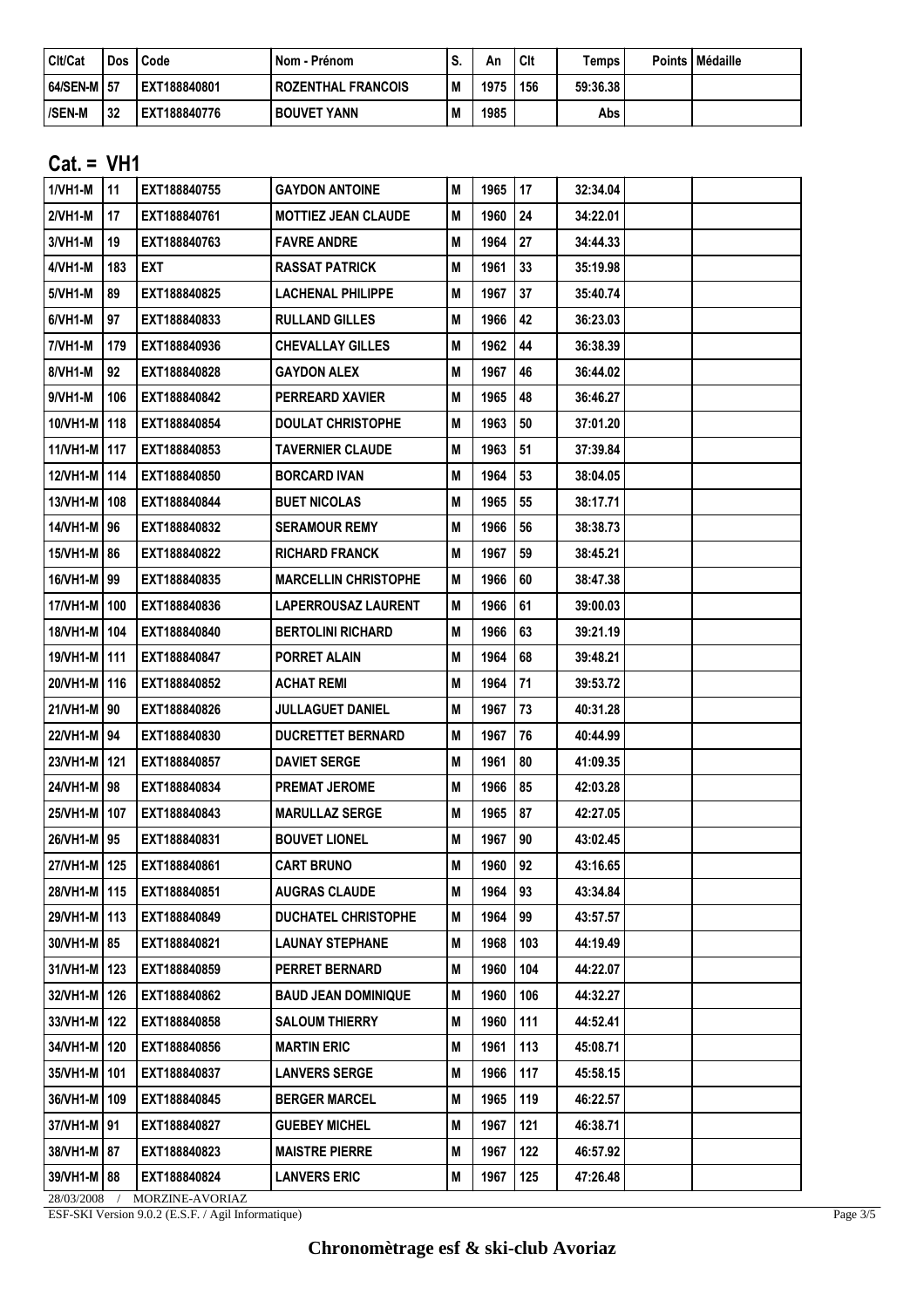| l Clt/Cat      | Dos I | Code         | Nom - Prénom               | S. | An   | Clt | Temps      | <b>Points   Médaille</b> |
|----------------|-------|--------------|----------------------------|----|------|-----|------------|--------------------------|
| 40/VH1-M   93  |       | EXT188840829 | <b>FEUQUIERES BENOIT</b>   | M  | 1967 | 126 | 47:54.20   |                          |
| 41/VH1-M   119 |       | EXT188840855 | <b>MUFFAT BRUNO</b>        | M  | 1961 | 134 | 50:21.19   |                          |
| 42/VH1-M   112 |       | EXT188840848 | <b>HEBRARD PARTICK</b>     | M  | 1964 | 135 | 50:29.42   |                          |
| 43/VH1-M   127 |       | EXT188840863 | PETETIN JEAN LOUIS         | M  | 1959 | 136 | 50:40.83   |                          |
| 44/VH1-M   124 |       | EXT188840860 | <b>FOULEX RICHARD</b>      | M  | 1960 | 137 | 50:56.82   |                          |
| 45/VH1-M   102 |       | EXT188840838 | <b>DESSEMONTET OLIVIER</b> | M  | 1966 | 142 | 52:19.63   |                          |
| 46/VH1-M   103 |       | EXT188840839 | <b>CHARAT PIERRE</b>       | M  | 1966 | 143 | 52:56.81   |                          |
| 47/VH1-M   110 |       | EXT188840846 | <b>ANTONIAZ PIERRE</b>     | M  | 1965 | 144 | 53:09.51   |                          |
| 48/VH1-M   105 |       | EXT188840841 | <b>SECRET ERIC</b>         | M  | 1965 | 158 | 1h05:37.13 |                          |
| 49/VH1-M   84  |       | EXT188840820 | <b>LOHMANN REGIS</b>       | M  | 1968 | 159 | 1h06:05.55 |                          |
| l/VH1-M        | 83    | EXT188840819 | PERRET BERNARD             | M  | 1968 |     | Abs        |                          |

## **Cat. = VH2**

| 1/VH2-M        | 182   | EXT1624281495 | GADIOLET JEAN                | M | 1950 | 38  | 35:47.99 |  |
|----------------|-------|---------------|------------------------------|---|------|-----|----------|--|
| $2/VH2-M$      | 151   | EXT188840881  | <b>PREMAT YVES</b>           | M | 1952 | 62  | 39:16.44 |  |
| 3/VH2-M        | 134   | EXT188840864  | <b>GIRAUD BERNARD</b>        | M | 1958 | 67  | 39:46.80 |  |
| 4/VH2-M        | 139   | EXT188840869  | PERRET JEANNERET DANIEL      | M | 1956 | 82  | 41:34.25 |  |
| 5/VH2-M        | 136   | EXT188840866  | <b>MONTEGANI CLAUDE</b>      | M | 1957 | 83  | 41:35.40 |  |
| $6/VH2-M$      | 152   | EXT188840882  | <b>MORAND GERARD</b>         | M | 1952 | 86  | 42:13.12 |  |
| <b>7/VH2-M</b> | 143   | EXT188840873  | <b>PREMAT GUY</b>            | M | 1955 | 89  | 42:37.23 |  |
| 8/VH2-M        | 137   | EXT188840867  | <b>BRON CAMILLE</b>          | M | 1957 | 94  | 43:35.20 |  |
| 9/VH2-M        | 147   | EXT188840877  | <b>BENEDETTI JEAN PIERRE</b> | M | 1954 | 95  | 43:38.54 |  |
| 10/VH2-M       | 140   | EXT188840870  | <b>MUFFAT FRANCOIS</b>       | M | 1956 | 100 | 43:58.81 |  |
| 11/VH2-M   135 |       | EXT188840865  | <b>DUFOUR JEAN PIERRE</b>    | M | 1958 | 105 | 44:29.76 |  |
| 12/VH2-M       | 180   | EXT188840901  | <b>GOLLIET SIMON</b>         | M | 1954 | 107 | 44:41.92 |  |
| 13/VH2-M   138 |       | EXT188840868  | <b>PLACE CHRISTIAN</b>       | M | 1956 | 108 | 44:44.08 |  |
| 14/VH2-M 157   |       | EXT188840887  | <b>MICHAUD JEAN LOUIS</b>    | M | 1949 | 112 | 44:58.18 |  |
| 15/VH2-M   141 |       | EXT188840871  | GRENAT GILLES                | M | 1956 | 114 | 45:09.21 |  |
| 16/VH2-M   158 |       | EXT188840888  | <b>COTTET PUINEL JEAN</b>    | M | 1949 | 116 | 45:33.60 |  |
| 17/VH2-M       | l 156 | EXT188840886  | <b>BAUD FRANCIS</b>          | M | 1950 | 118 | 46:21.55 |  |
| 18/VH2-M       | 153   | EXT188840883  | <b>HUBER JOACHIM</b>         | M | 1952 | 123 | 47:13.75 |  |
| 19/VH2-M       | 154   | EXT188840884  | <b>BRON HUBERT</b>           | M | 1950 | 124 | 47:22.74 |  |
| 20/VH2-M       | 155   | EXT188840885  | <b>BIRRAUX JOSEPH</b>        | M | 1950 | 138 | 50:59.00 |  |
| 21/VH2-M   146 |       | EXT188840876  | <b>MARCHAND YVES</b>         | M | 1954 | 146 | 53:43.49 |  |
| 22/VH2-M       | 144   | EXT188840874  | <b>NEURAZ PAUL</b>           | M | 1954 | 148 | 54:53.56 |  |
| 23/VH2-M       | 149   | EXT188840879  | <b>DEGUEURCE HUGUES</b>      | M | 1953 | 151 | 56:46.21 |  |
| 24/VH2-M   150 |       | EXT188840880  | <b>DECORZENT DANIEL</b>      | M | 1953 | 152 | 56:55.36 |  |
| 25/VH2-M       | 142   | EXT188840872  | <b>CRETTAZ CHRISTIAN</b>     | M | 1956 | 153 | 57:45.39 |  |
| 26/VH2-M   148 |       | EXT188840878  | <b>MUFFAT YVES</b>           | M | 1953 | 154 | 58:08.24 |  |
| 27/VH2-M   145 |       | EXT188840875  | <b>MUGNIER JEAN PIERRE</b>   | M | 1954 | 155 | 59:13.20 |  |

## **Cat. = VH3**

| l 1/VH3-M  | 168 | 188840896              | <b>CTOIRE MAURICE</b><br>VIC.<br>FAVRE, | ١M | 1941 | l 102 | 44:01.18 |  |
|------------|-----|------------------------|-----------------------------------------|----|------|-------|----------|--|
| 28/03/2008 |     | <b>MORZINE-AVORIAZ</b> |                                         |    |      |       |          |  |